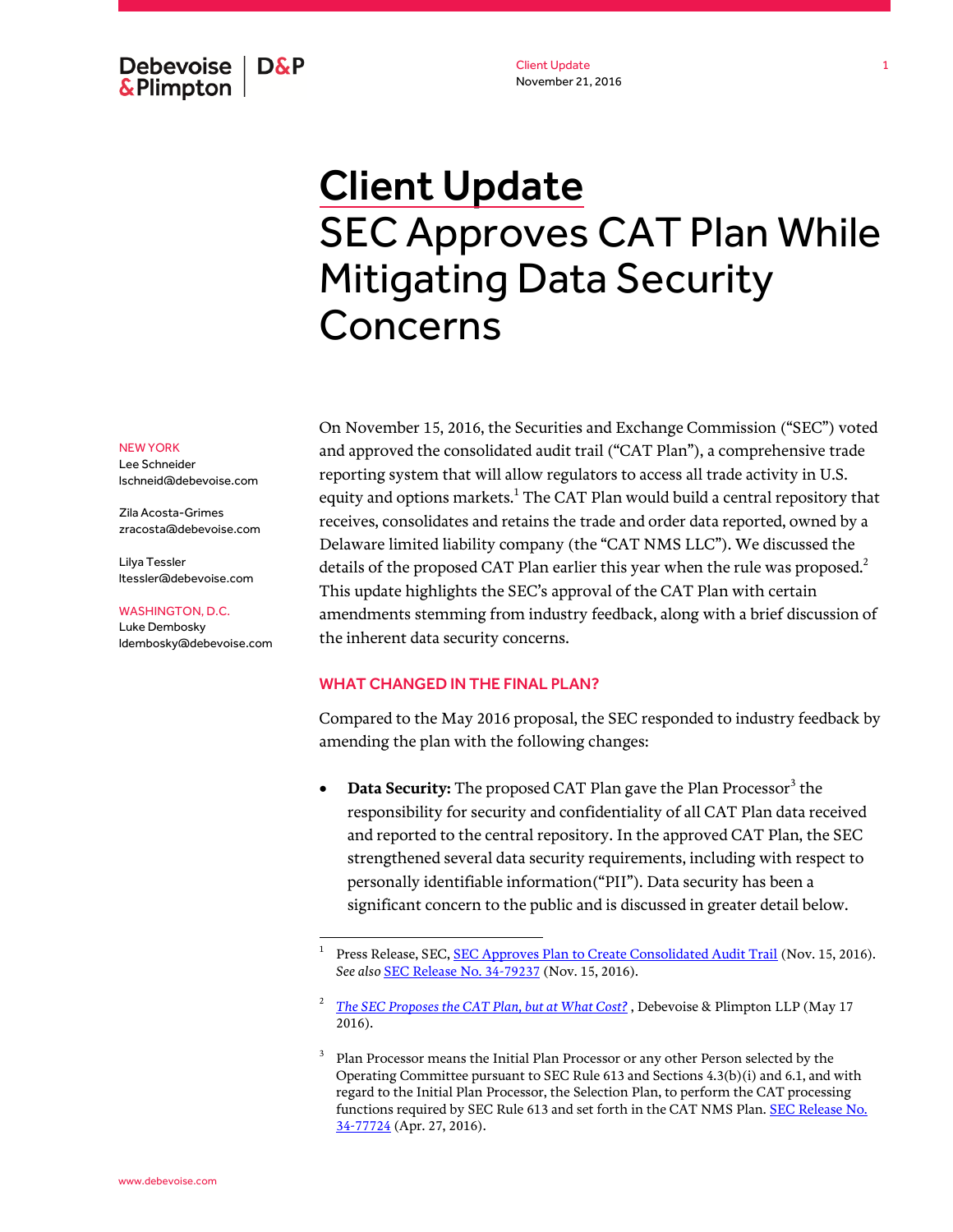- **Clock Synchronization:** In the proposed plan, each participant and industry member is required to synchronize its business clocks to within 50 milliseconds of the time maintained by the National Institute of Standards and Technology ("NIST"), at a minimum and consistent with industry standards. The final CAT Plan tightened the clock synchronization standards for self-regulatory organizations ("SROs") to within 100 microseconds of the time maintained by the NIST. This would require SROs to assess industry standards for clock synchronization based on the type of market participant or system, rather than the industry as a whole, and reflect that refined assessment annually in a report submitted to the SEC. The change is intended to enable regulators to better sequence order events across multiple exchanges.
- **CAT Governance:** The proposed plan outlined the composition of the advisory committee to the CAT NMS LLC. As part of the approval, the SEC expanded the membership of the advisory committee to include an additional investor representative and a representative of a service bureau that provides CAT Plan reporting services.
- **Retirement of Existing Regulatory Reporting Systems:** The final CAT Plan accelerated the deadline for SROs to submit proposals to retire regulatory data reporting systems that will be rendered obsolete by the CAT Plan. The change is intended to reduce the burden on broker-dealers reporting duplicative trade data to multiple systems.

# LOOKING FORWARD

 $\overline{a}$ 

### **Ongoing Concern: Data Security**

Data Security has been a significant concern for the industry in designing the CAT Plan. More broadly, regulators have made cybersecurity a focus across the financial services industry. Several regulators have published proposed regulations and guidance on the topic. $\rm ^4$  In response to industry feedback, the SEC strengthened the data security requirements of the CAT Plan for the Plan Processor who is tasked with implementing the requirements.

<sup>4</sup> *Se[e A Week of Hot News in Cybersecurity and Data Privacy](http://www.debevoise.com/~/media/files/insights/publications/2016/03/20160308a_a_week_of_hot_news_in_cybersecurity.pdf)*, Debevoise & Plimpton LLP (Mar. 8, 2016); *[New York's Proposed Cyber Regulations: Implications and Challenges](http://www.debevoise.com/~/media/files/insights/publications/2016/09/20160915d_new%20yorks_proposed_cyber_regulations_implications_and_challenges.pdf)*, Debevoise & Plimpton LLP (Sept. 15, 2016); *[SFC Cybersecurity Review of Internet/Mobile](http://www.debevoise.com/~/media/20161017c_sfc_cybersecruity_review_of_internetmobile_trading_systems.pdf)  [Trading Systems](http://www.debevoise.com/~/media/20161017c_sfc_cybersecruity_review_of_internetmobile_trading_systems.pdf)*, Debevoise & Plimpton LLP (Oct. 17, 2016); *[Federal Financial Regulators to](http://www.debevoise.com/~/media/files/insights/publications/2016/10/20161025_federal_financial_regulators_to_propose_enhanced_cyber_risk_management_standards.pdf)  [Propose Enhanced Cyber Risk Management Standards,](http://www.debevoise.com/~/media/files/insights/publications/2016/10/20161025_federal_financial_regulators_to_propose_enhanced_cyber_risk_management_standards.pdf)* Debevoise & Plimpton LLP (Oct. 25, 2016); *[UK Government Launches Five Year National Cyber Security Strategy](http://www.debevoise.com/~/media/files/insights/publications/2016/11/20161102_uk_government_launches_five_year_national_cyber_security_strategy.pdf)*, Debevoise & Plimpton LLP (Nov. 2, 2016).